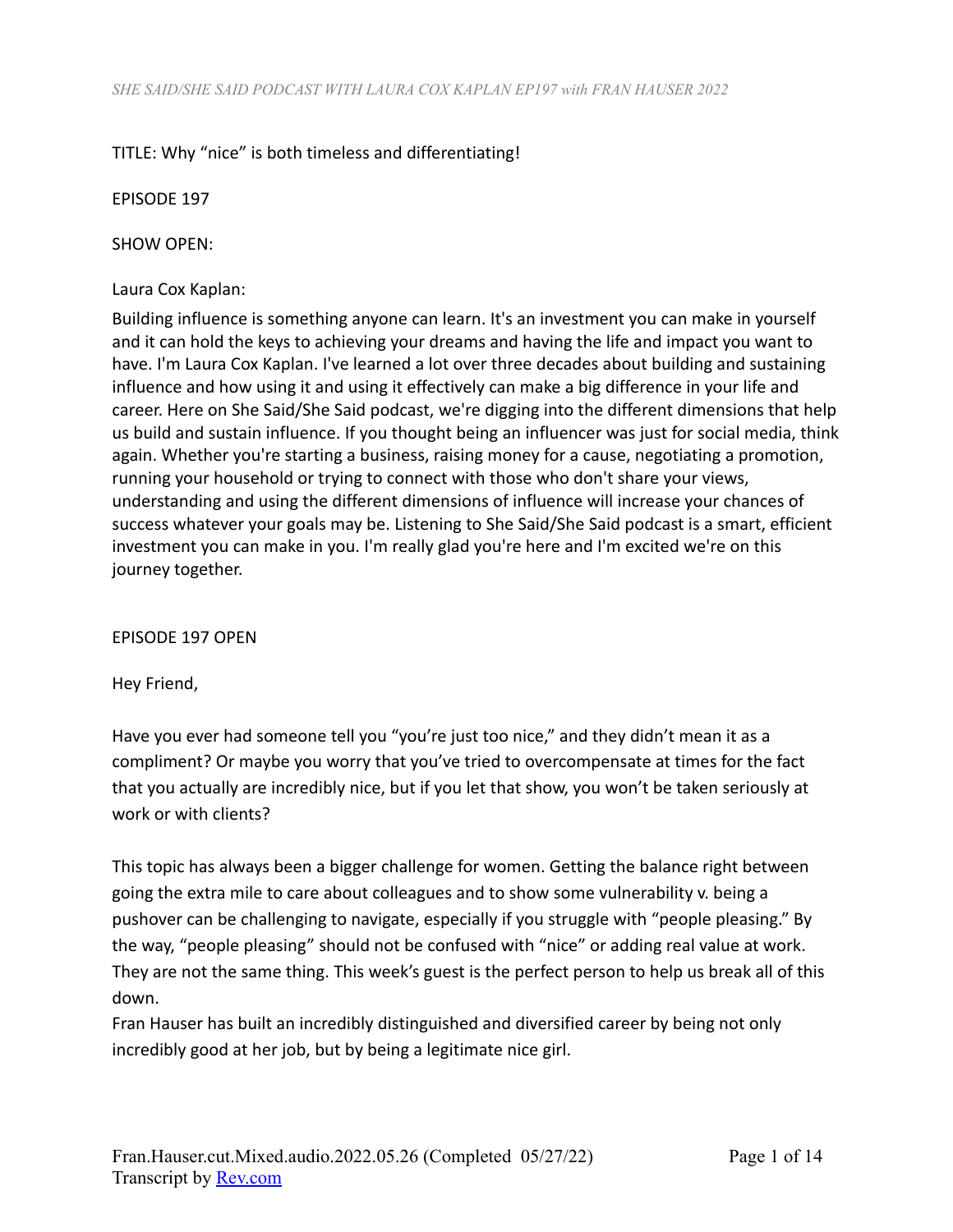She's proof that the power of nice can indeed be a differentiating, timeless quality and one that has a great deal to do with building and sustaining influence in our lives and careers.

I'm really excited to share a conversation with the amazing Fran Hauser. It's difficult to put Fran's bio into a tidy one liner, because her career has been unique in its variety. She's incredibly accomplished -- having started in public accounting at PwC and EY, but then moved into a finance role at Coca Cola, then to movie phone, AOL/Time Warner, People, InStyle, Entertainment Weekly, and then breaking out on her own to coach, mentor and invest in female founded companies -- including a few whose founders you've met on this podcast. But one aspect of Fran's story that I find particularly interesting and compelling is her focus on the power of nice, and how she's used that as a differentiating factor in her career from day one.

Fran is the author of "The Myth of the Nice Girl: Achieving a Career You Love Without Becoming a Person You Hate." You may have read this book -- it was a bestseller in 2018, and that was at a time when many of the popular career and personal development books were focused on more toxic confidence -- boss babe, girl boss, or titles like "nice girls don't get the corner office," and the like. Fran and I talk about why her approach has actually withstood the test of time in a way that those books really didn't. And we talk about how her approach is really key to something that I talk about on she said/she said podcast all the time --- building and sustaining influence in your life and career …and she illustrates that point so beautifully with the stories she shares in our conversation. And in many respects this component is often missing from leadership and career advice. And I think you'll really love this.

I had actually planned to post this conversation with Fran Hauser a bit later this summer, but after we recorded it and I went back and listened, I just had to share it with you sooner because there is just so much great perspective that I think you will find incredibly helpful. Whether you are just launching -- maybe you are a new college grad, or maybe you are a parent who has just launched a new grad into the world, maybe you are re-launching yourself into your career or job market, maybe you are trying to reset your current career or to challenge yourself a bit more within your current position, this 2 part conversation will resonate with you.

# **A few specific themes from part 1 of our conversation:**

In addition to the background I've already given you, Fran and I also talk about how her parents' immigrant story shaped her view of risk taking .... Laying the groundwork for your pivots .... Where Fran's learning agility stems from [learning agility is a topic I talked about in episode 194…. And we also talk about the incredible value that comes from diversifying your network …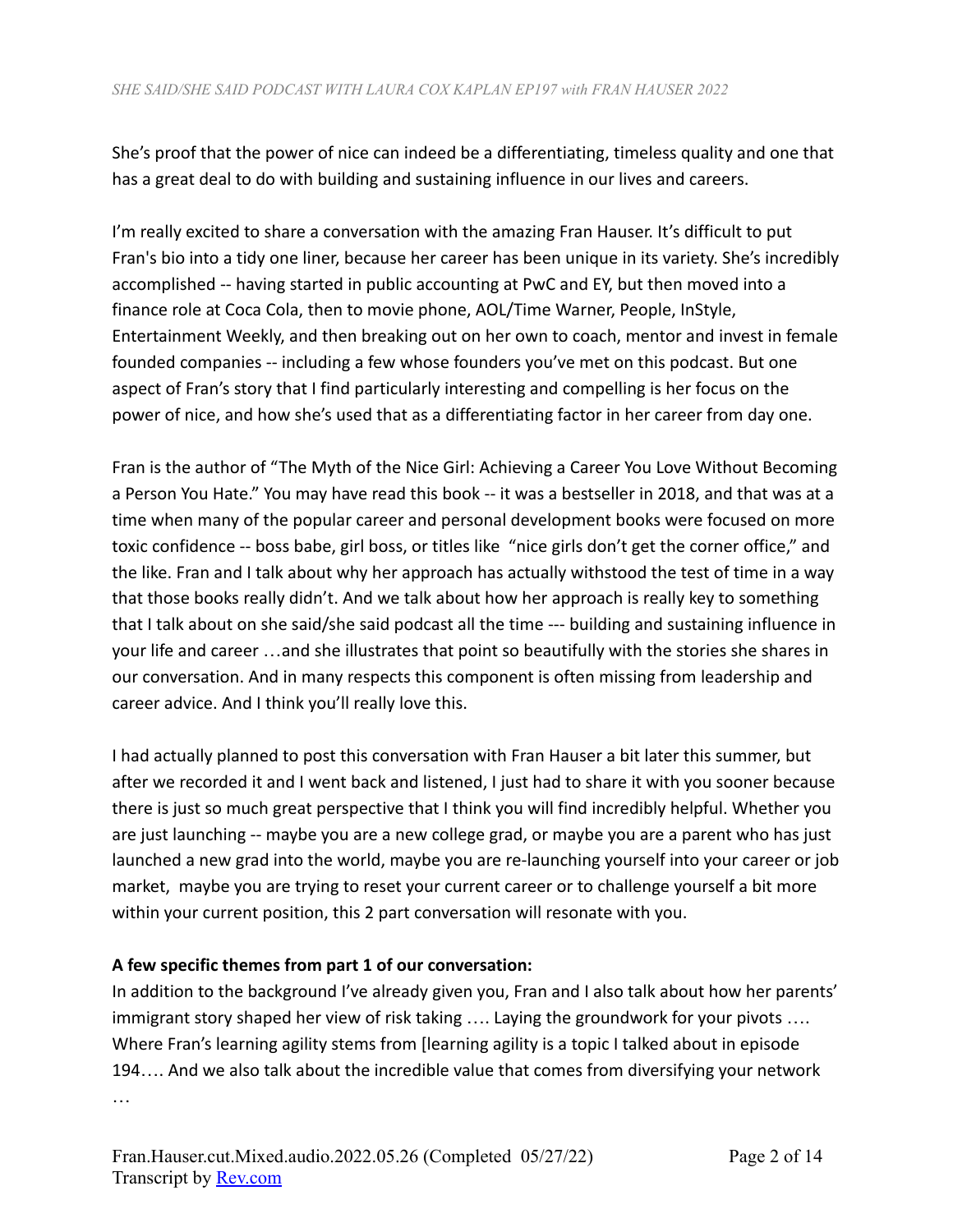Fran's Books are available via the show notes -- the best way to find the full show notes is actually on my website at she said/she said podcast .com . There you will also find full transcripts of the conversations -- every one of my conversations on the podcast. Those can be helpful especially if you listen while driving or doing something else while listening to she said/she said podcast and can't take notes. Those transcripts are right there, along with the show notes which is where I'll summarize and pull out a few key themes so you know what we'll cover in each conversation. If you aren't currently taking advantage of those, check them out because I think if it's an episode you are really into, I think you'll love those additional pieces and find them really helpful. Or if not, let me know how I can improve them.

As I mentioned, last week, I tried something a bit new and broke last week's conversion with reinvention coaches Dana Hilmer and Wendy Perrotti into two parts and then released part 2 mid week. Your feedback on that was wholly positive and I really appreciate so many of you weighing in. This week, we're doing that again, but a little differently. I'll release part 2 of my conversation with Fran on our regular schedule next sunday. It will be episode 198.

But, in the meantime -- if you are looking for more she said/she said podcast perspective, advice, insights and the like -- be sure to follow me on instagram, linked in and facebook. Because, I regularly share tidbits and inspiration there that resonate with me and that I think you'll like and that you might find helpful.

You'll find me Instagram, linked in and Facebook at [Laura Cox Kaplan](mailto:lauracoxkaplan@gmail.com)

But for now, here is part one of my conversation with the amazing Fran Hauser …

# **CONVERSATION**

Laura Cox Kaplan: Fran, welcome to She Said/She Said.

Fran Hauser: Laura, thanks for having me.

# Laura Cox Kaplan:

Well, I'm delighted to have you. As we talked about before we started one of the biggest challenges with a conversation with you is that we could go in so many different directions, and we will, but I want to kick us off focusing on, you've had this incredibly successful, very unique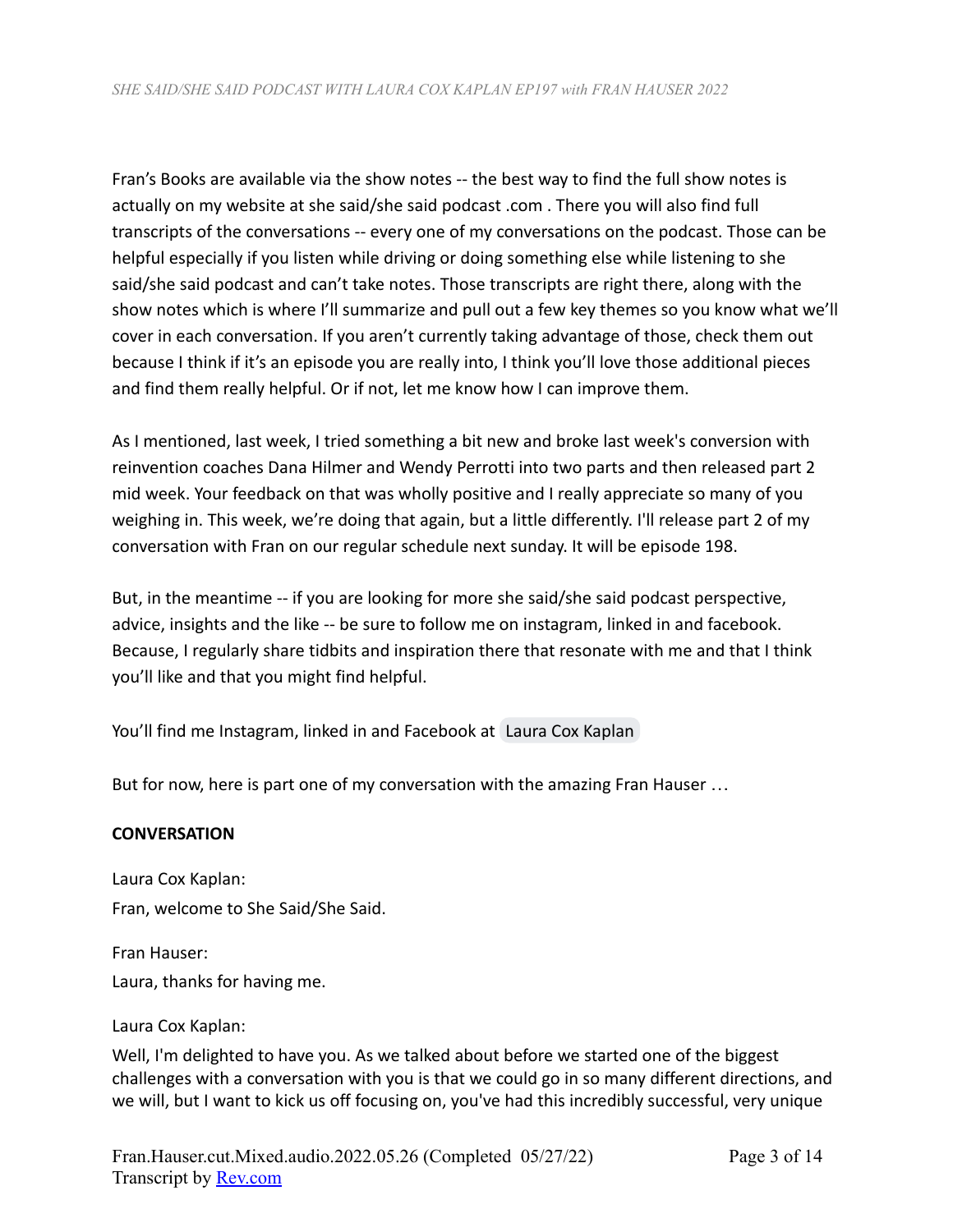and very diversified career. And it culminated with this very interesting and unique understanding of the power of nice. People can really be dismissive of this concept of nice, but I'd love for you to talk about how nice became a differentiating factor for you.

# Fran Hauser:

Well, I love that you're leading with that question. So I have to say, over the course of my career, I've done so much mentoring, both formal and informal. And one of the things that kept coming up was just how hard of a time women had reconciling the fact that I was so nice and I was also successful. So they would ask me a lot of questions about that, because there's always been this myth that if you're too nice, you're not going to get ahead. Nice girls don't get the corner office. Right? And I've always led with compassion, with empathy, with warmth, I really care about my team, and I've just seen it over the years, serve me really well. Because when you're nice to people, it builds trust and once you have a basis of trust, then you can develop a truly deep relationship.

And really at the end of the day, being successful in business is all about relationships. So for me, I've always seen this power in being nice, as long as you're not a pushover and you're not a people pleaser, and you don't have to be. The whole theme of The Myth of The Nice Girl, my first book, is that you don't have to choose between being nice and being strong and that the most effective leaders actually lead with both qualities.

### Laura Cox Kaplan:

Yeah. I love that. I love that. As you know, influence is a theme that runs through this podcast and I have always felt like the connection between influence and nice especially how we treat others and how we think about this concept of respect, are completely interlinked and interwoven. Maybe, how do you think about this concept of influence as it relates to nice?

# Fran Hauser:

I'll share a story because I think it's a really good example of this connection between influence and nice. So when I was at Time Inc, I was running a division, I was the president of digital, and my team was responsible for launching all of the digital products at the company. So whether it was people magazines, websites, or an app for InStyle magazine, and our success was really dependent on the technology team that was run by Mitch Klaif. He was the CIO for the company. And I developed such a wonderful relationship with Mitch, and I remember him saying to me, Fran, the only time anybody calls me is to complain that something is not going right. The computer's not working, the WiFi's not working. The website is down. That was the only time that people would reach out to him.

And I always made such an effort to reach out with gratitude. Anytime somebody on his team made a really significant contribution or was really helpful or really responsive, I would email him, sometimes I would email our CEO and copy Mitch. And I did that very genuinely. I wasn't doing it strategically or in a way that was manipulative. I was truly, really grateful. And it got to a point where I would walk into his office, to Mitch's office, and he would say to me like,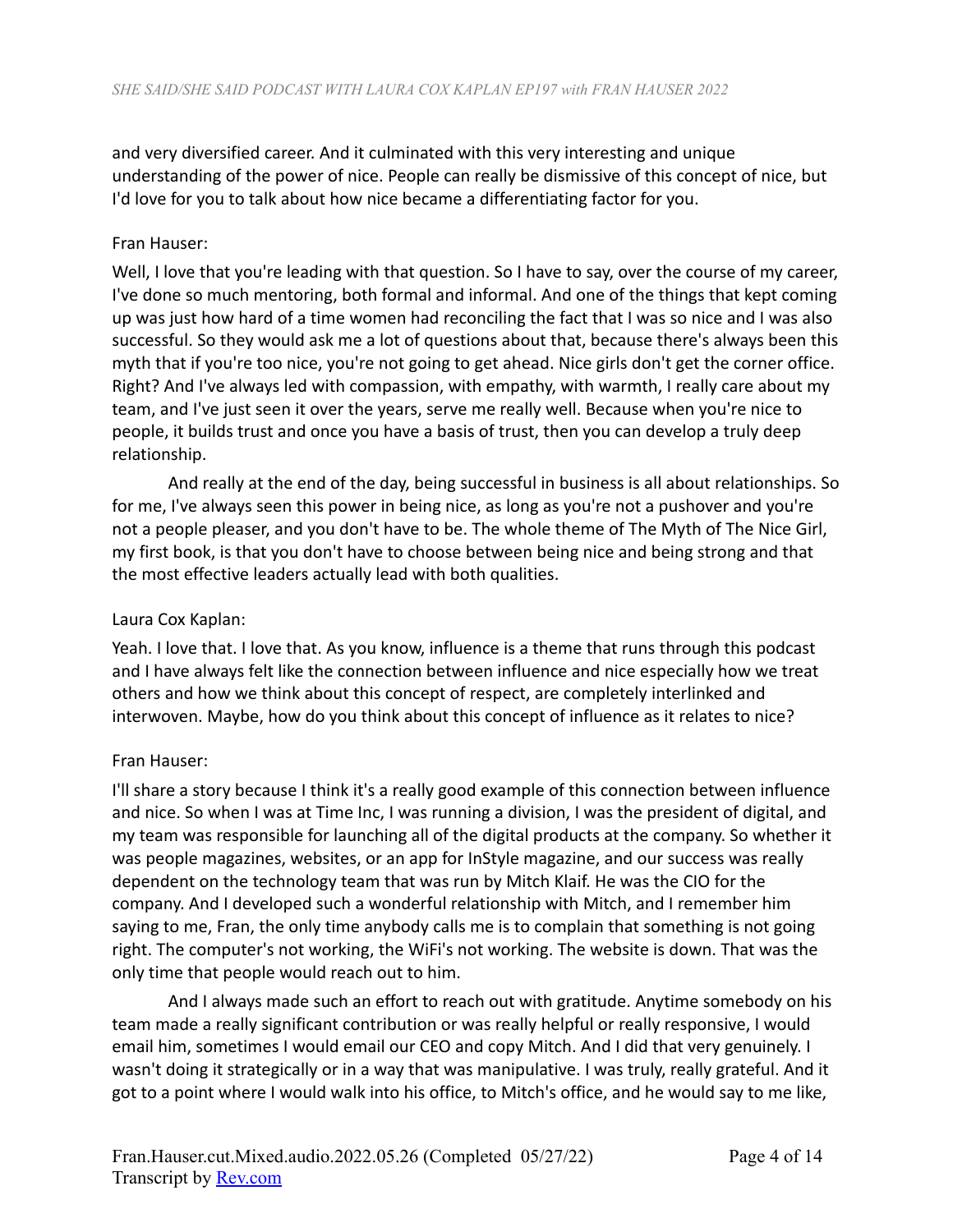oh my gosh, what are you going to ask me for this time? Because I can't say no to you. And literally, I just think this is so important because it's all about resource allocation.

And I was able to… like, if it was me and a few other of my peers asking for resources from Mitch's team, right, because we couldn't do our job without those resources, and the projected ROI was about the same across all these different projects, guess who was going to get the resources? Me. Because I had developed such a great relationship with him. So I think that's just a really great example of how being nice and showing gratitude and warmth and all of that, can actually help you influence people to get things done and to get resources allocated.

# Laura Cox Kaplan:

I love that. I absolutely love that. So you wrote Myth of the Nice Girl in 2018, so it's been about four years since you wrote that. Maybe talk about why you felt so strongly about writing the book and frankly, why this is a differentiating factor for you. It's a differentiating factor for a lot of really strong leaders that I know, including so many of the women who come on this podcast, but why did people, they looked at it like, this was like, oh my God, we've never thought about nice before. Why is that?

# Fran Hauser:

Well, I know, and what's really so interesting was that I had written a blog post for Forbes with Denise Restauri, called Nice Girls Finish First, and that blog post ended up going viral. And I started hearing from women all around the world, really, just basically saying to me how much they were struggling with being, if they're too nice at work, they're thought of as a pushover, if they're too strong, they're thought of as a bitch. And they're trying to balance it and level it all out. And it just became so clear to me when I started hearing from all these women, that this is a real pain point. It's something that a lot of women are struggling with in terms of how they show up at work and showing up in a way that's authentic.

So that was really the impetus. Once I saw that reaction, it made it so clear to me that I had always heard this in my network. We always talked about this. We always talked about nice, but once I started hearing from people outside of my network, that was the moment that I knew that I needed to write this book, especially because there was nothing like this out there. The only books that were out there on nice were the opposite. Literally it was nice girls don't get the corner office, those were the books that were out there. So I saw a clear white space in the market and an opening for this book. And there were moments where I have to be honest, I was a little worried about like, is this message going to land?

Because a lot of the books that were out at that time were very much about being a girl boss and how to be a badass and being a boss bitch, and this was a very different message. This message was more of, show up as yourself. And if you're kind and compassionate and warm, bring all of that to work, because that's going to help you. But you don't need to take on a different persona. So I was worried, I literally remember the night before the book was launching, I had a really hard time falling asleep because I was just thinking, is this going to be just a dud? I was picturing it on the bookshelves in a bookstore, and I knew that it was really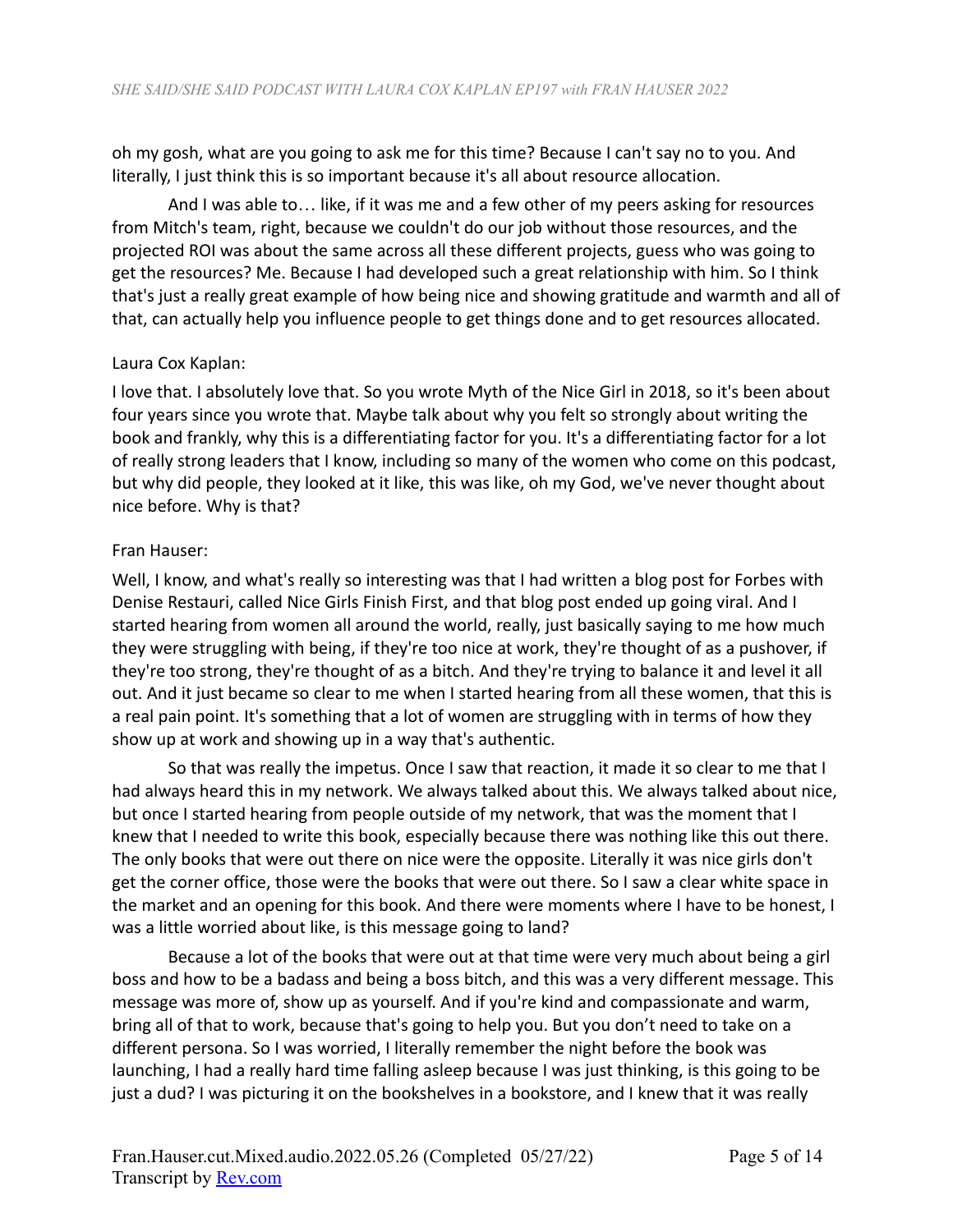going to stand out because the message was so different. But it was also such a simple message. It's what you just said. Right? It's such a simple idea, but I actually think that's why it ended up resonating because so many women were able to relate to it. The book ended up being translated into six languages.

Laura Cox Kaplan:

It's amazing.

### Fran Hauser:

Including Ukraine, so I love hearing from women there. They post on social media. It's amazing. And Audible named it the top business book of the year, out of all the business books that came out in 2018.

Laura Cox Kaplan:

Amazing.

Fran Hauser:

It's such a competitive space. So for me, it was such a joy working on it and it's just the impact that it's had in terms of giving women permission to show up as themselves, it's just been so rewarding.

### Laura Cox Kaplan:

Yeah. It's so interesting to me, looking back to see which of the books from four or five years ago have withstood the test of time. And to your point, there was a real trend at that point around something that I like to call toxic confidence, right? It's really something that is hyperbolic in some respects. And I always found it to be a turnoff. There was something about that "girl boss," "boss bitch," whatever you want to call it, genre that was very off putting to me and anyone who had accomplished anything, how do you… you're missing pieces there. And so it's interesting to look back and see your book has withstood the test of time. It really does feel very timeless because its basis is in the golden rules, how you treat other people. Right?

### Fran Hauser:

It's so true. And thank you for saying that. And it's amazing that, I do a lot of talks at companies and organizations for their women's ERG for their networking groups. And I'm still getting asked to do talks on The Myth of the Nice Girl, even though my new book is out. And a lot of companies are asking me to talk about both, even though that book's been around for four years now.

### Laura Cox Kaplan:

Yeah. Well, that was one of the other challenges that I alluded to when we started talking, is the fact that there isn't anything that's particularly dated in Myth of the Nice Girl, even though it's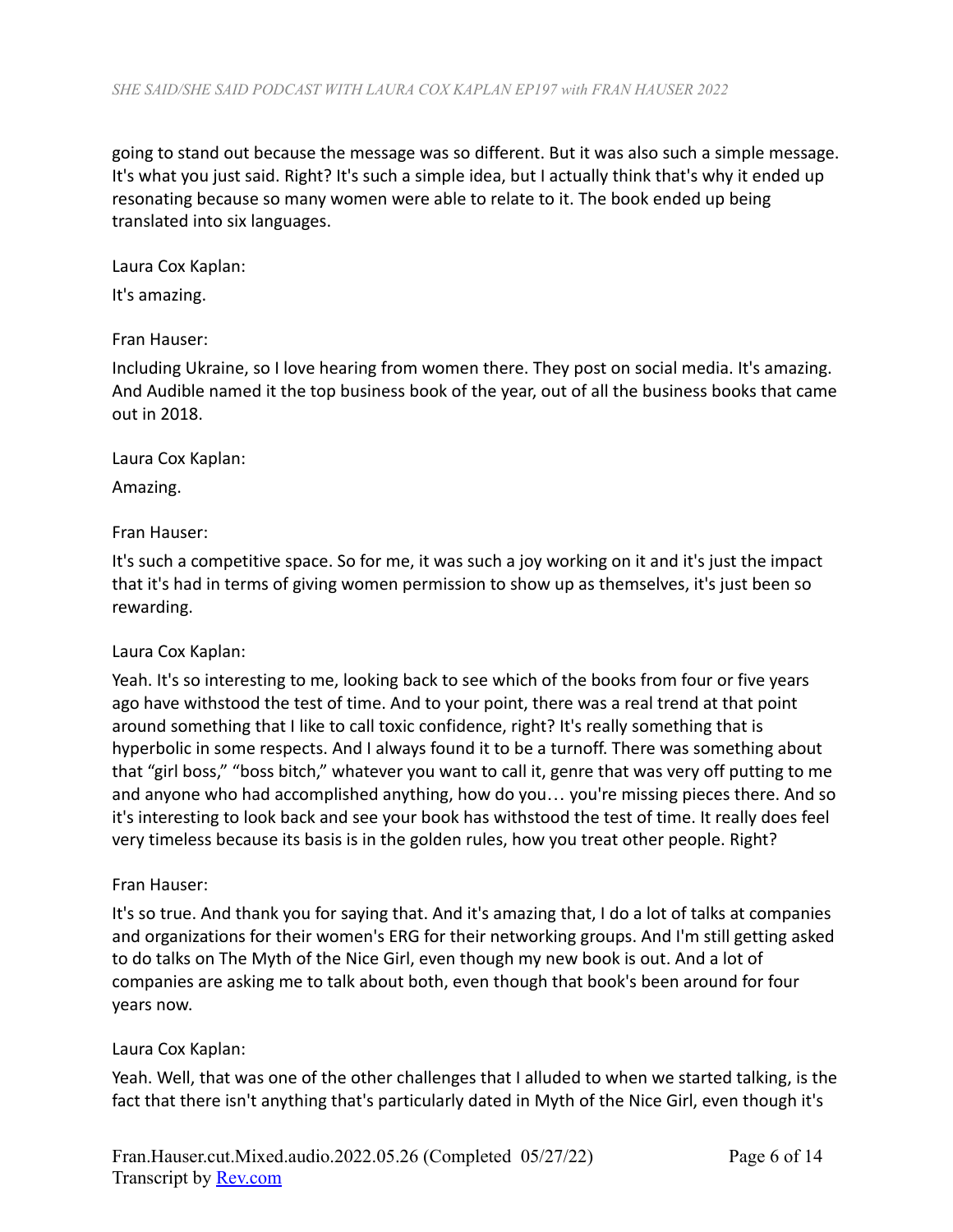been out for four years. And so you and I could literally spend hours and hopefully we'll have you back and talk about all the dimensions that we don't get to in this particular conversation, I'd love to pivot and talk about your newest book, which is called Embrace The Work, Love Your Career. It is a workbook of sorts, but I've also heard it described, I think aptly so, as a "cleanse for your career." Talk about this book and why you decided to write this.

### Fran Hauser:

So the idea really came to me just about a year ago, a little bit over a year ago, when I was just, I remember reading all these articles about how many women had left the workforce and how many millions more were questioning their purpose and their career path. So many of us are going through an existential crisis right now, right? We're questioning the meaning of everything in our lives, just given what we've been through over the last two years. And then I was also just hearing from so many friends and colleagues and family who were just really struggling and they were wondering like, I don't know, is this what I want to be doing forever? And feeling a little bit stuck. And what I realized was that I was actually sitting on so much content from all of the mentoring that I've done over the years, all of the talks that I've done, where I have all of these tools and techniques and questions that I ask and exercises.

And I just thought, gosh, it'd be really fun to pull all of this together into more of a workbook format that will really allow the reader to become the author of their career. And I wanted it to be light and beautiful and interactive because I just feel like we're all carrying so much weight right now. So it was important to me to create a little bit of a different format from your typical 60,000 word narrative book, and I wanted it to be beautifully designed and in four color. And it's really remarkable that we were able to get this book out in a year. Literally from the time that I came up with the idea, to writing it, to designing it, to getting it printed and all of it, it got done in a year.

Laura Cox Kaplan:

Which is amazing.

### Fran Hauser:

And it was important to me to get it out. I really wanted to get it out quickly. So, that I have to tell you, it was so much fun working on it because The Myth of the Nice Girl was pure words. It was 60,000 words. And this book, I really had to think about the layout, the design, the illustrations, it felt more like when I was back in my digital days, working on a digital product and thinking about user interface and how the user is going to be using, actually experiencing the product. I really had to think through every single page of this book. So it was really fun. It was a lot of fun to work on.

### Laura Cox Kaplan:

Yeah. I love that. And you talk about drawing a lot from the questions that you were getting from mentees and women that you were advising, but you also have this incredibly rich career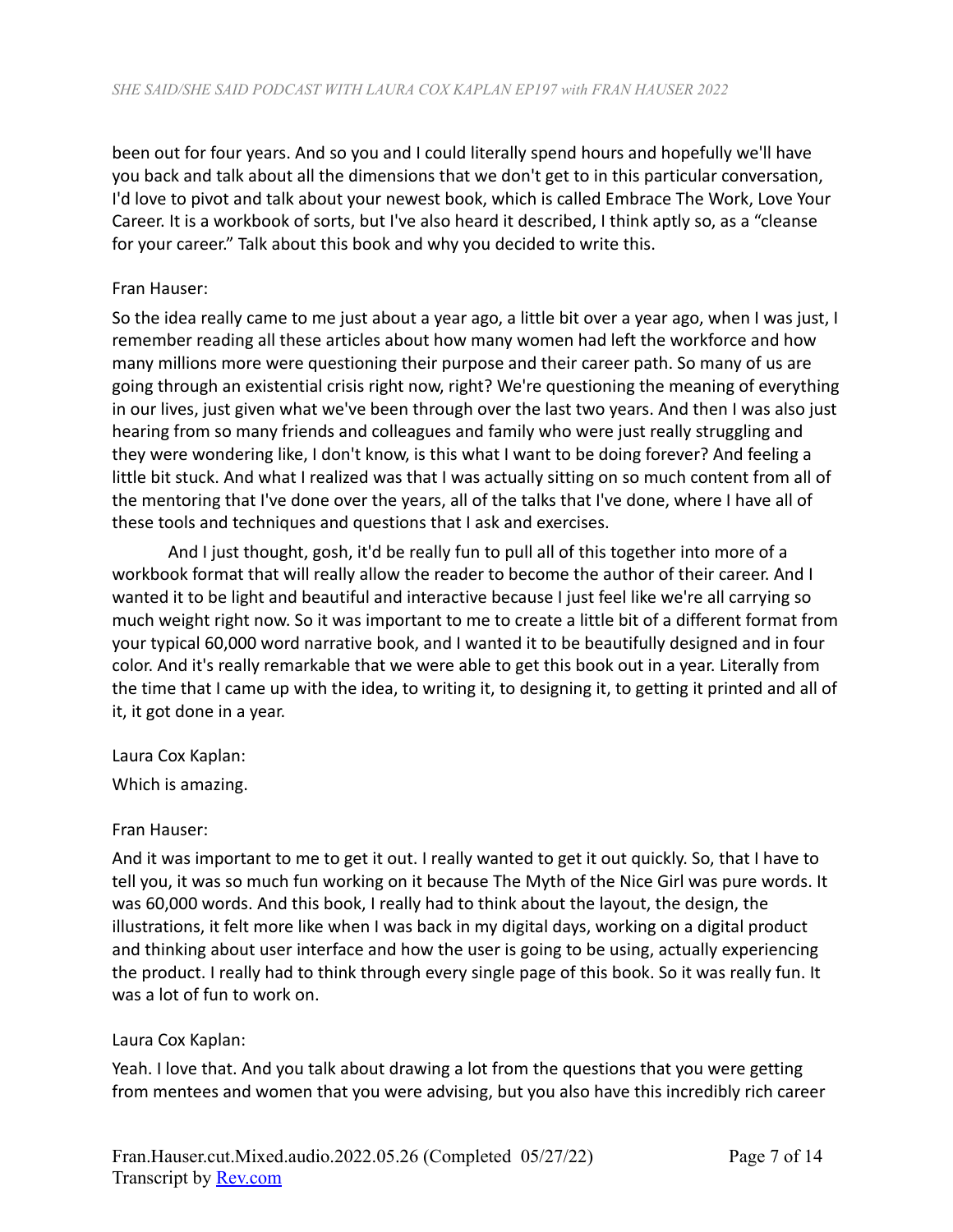that I alluded to when we first started. And I'd love to backtrack a bit and get you to talk a bit more about your career journey. You actually started out in public accounting. Right? You started out at either PWC, my former firm, or EMY, right?

Fran Hauser:

Yes.

# Laura Cox Kaplan:

So take us back, and I realize we could spend hours talking about your career, but maybe hit the highlights of how you think about these different career junctures, the pivots, the evolutions that you took. I want to ask you a little bit about taking those career risks, which I know you've done multiple times, but maybe give us the highlights of your career journey.

### Fran Hauser:

Yeah. It's funny, we were talking a little bit before we got on, and I was saying, I've had a very long career with lots of pivots. I think a couple of things that are interesting to note, one is that actually, when I look at my bio and my resume, every four years, I ended up either moving into a significantly new role within my current company, or I ended up moving to a different company. Something interesting about that four year mark, which makes sense if you think about it, because year one, you're in learning mode and then year two, you become productive, year three, you're really productive, but then you start getting that itch to do something different. Right?

And year four, you're like, all right, I got to… so I just thought that was something interesting that I wanted to share with everybody that was an insight for me. And the other thing is, even though I've worked in so many different industries, big companies, small companies, the one through line throughout all of it was that I always loved mentoring women. And I think that's really what led to these books and the speaking that I'm doing now. I did have, or I'm still in it, but a very varied career. I started in public accounting, did that for four years and then realized I didn't really want to stay. I didn't want to make partner, that wasn't my thing. There were a lot of peers that knew they wanted to make partner. I really wanted to be in more of an operating role. I wanted to go to work for a company and work in their finance and accounting department. So I ended up going to work for Coca-Cola enterprises. They were one of my clients and I did that for four years.

### Laura Cox Kaplan:

And you went in, in an accounting role or in a finance role?

### Fran Hauser:

Yeah. Manager financial reporting. And it was a great role. And one of the things that I realized in that role that was really important and I actually talk about and embrace the work, Love Your Career, is that I became known as somebody who could take complicated information and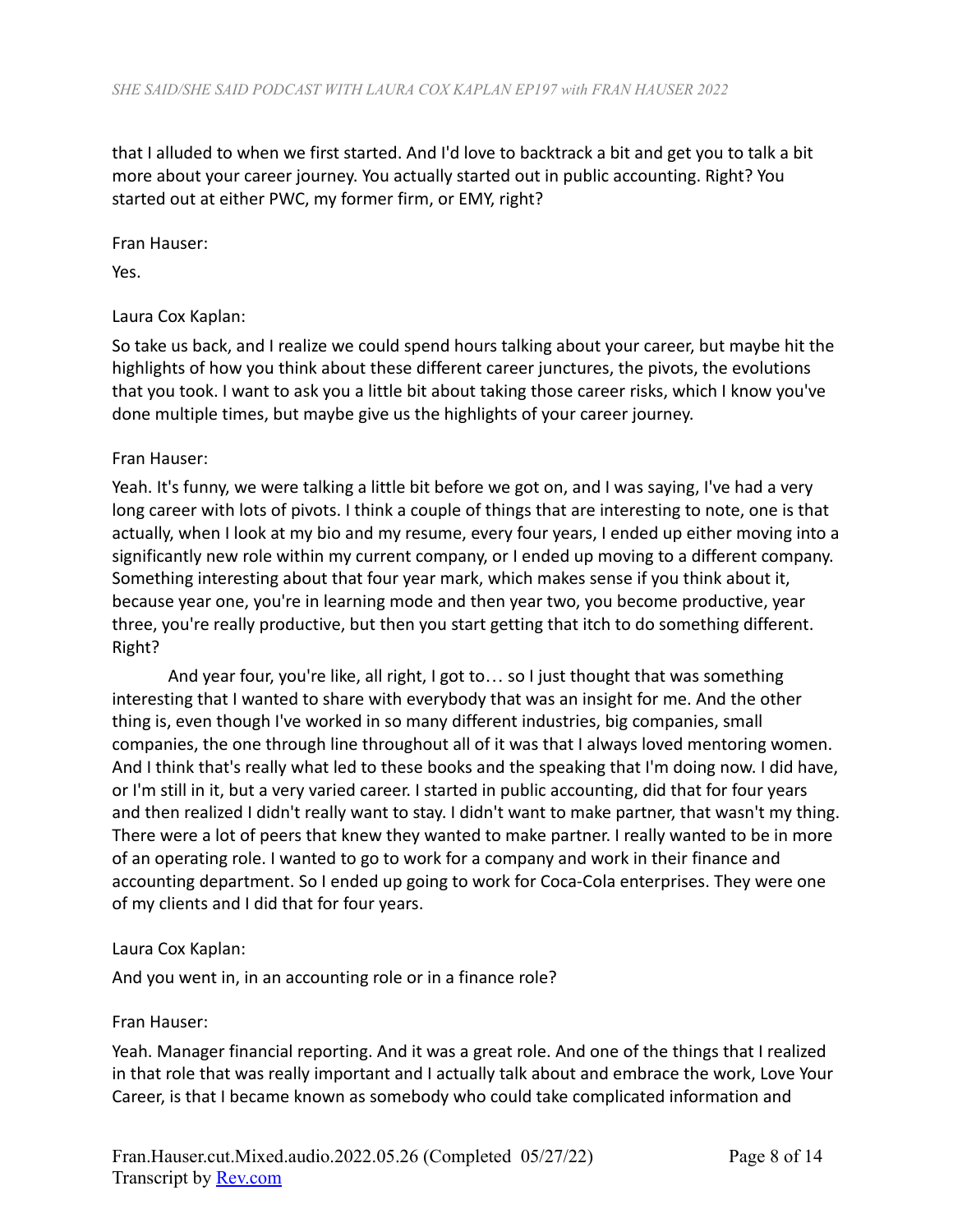simplify it. That became my brand. And it all started with this quarterly report that we would produce for our board of directors. I basically took this really thick document and I created this really cute, little pamphlet. It was just eight and a half by 11, one page trifold. And I ended up winning a corporate award for that work, and that became my personal brand. We talk about personal brand, and it's so powerful when you can become the go to for something. And because of that, I ended up getting a really big promotion when I was 27, I was promoted into this role where I was overseeing 140 people. It was a director of finance role. And I was promoted over my peers who had so much more experience than me.

### Laura Cox Kaplan:

Interesting.

### Fran Hauser:

Which was interesting. And I remember having a conversation with my boss, like, why me? And he talked about this simplifying thing, but he also talked about my ability to develop relationships with people that all comes from the nice, and influence and all of that. And that was great and I really enjoyed it, but I also realized that I didn't want to stay in finance forever. And it was really hard for me to think about moving into a different role in a big company because you get siloed. So I actually took a call from an executive recruiter for this early stage company called Moviefone back when it was 777 film and it was just launching online. This was Web1.0, this was 1997.

And I'm so glad I took that call because I met with the founders and I basically told them, look, I really like finance, but my goal is to be running all aspects of the business. So if I come to Moviefone, which is a big risk, because I'm leaving one of the world's most admired companies, if I come, will you give me the opportunity to get exposed to different parts of the company so that eventually, I can be a general manager or a president? And they said, yes. And that's what's great about smaller companies. Right? There's just more flexibility. It was, honestly, one of the best career decisions that I could have made.

### Laura Cox Kaplan:

But probably one of the hardest, I would imagine. Because you must have had people around you saying, whoa, what are you thinking? How did you deal with that?

### Fran Hauser:

It was hard. I remember getting a call from the CFO in Atlanta of the Coca-Cola company, basically saying, are you sure you want to do this? Because if you stay here, you are on a path to being on the senior leadership team at the Coca-Cola company. So much stability. So again, one of the world's most admired companies, are you sure you want to do this? And I remember having second thoughts, and I remember going back to the founders at Moviefone and saying I was having second thoughts. And then they gave me an even better offer financially, they bumped up my compensation package. But I really had to take a step back and think about, like,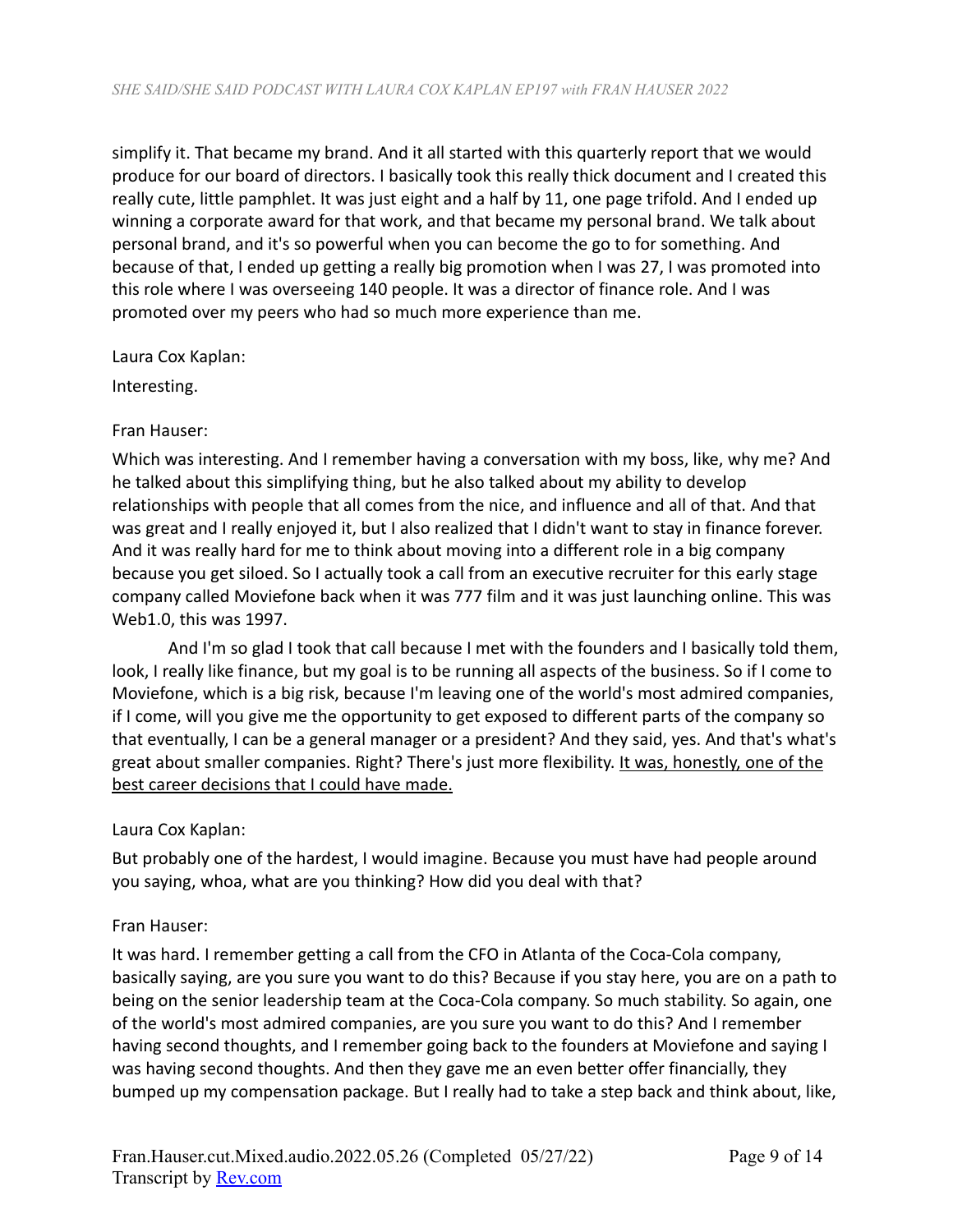if I don't do this now, what is my career path going to look like? And the thing is, I knew that I didn't see myself being the CFO of a Fortune 500 company.

I just didn't see that. And that would've been the path if I had stayed. I was also really excited about the internet and the thought of going to work for this company where I could be part of something that was really becoming an important part of our culture and the way that we live. It was a big deal. So all of that, for all of those reasons, I decided to make the move and it ended up being such a great, great decision because we ended up selling Moviefone to AOL. It got acquired by AOL and the founders retired at, they were in their early 30s. And I ended up running Moviefone as a division of AOL. So that was my first general manager role, which was incredible.

And then that opened up, then I moved to Time Inc. And I was general manager, and then I was president of digital. So going to Moviefone really started, not only my general management path, but also my media. That really got me into media and into digital, and into technology. So it was a really important move for me. And then I was at Time Inc for 10 years. And then the other big career move that I'll talk about is just deciding to leave Time Inc and going into startup investing. After being there for 10 years, one of the things that I really realized that I loved about my job was because I was in digital, I was meeting with all these startups. I met with Rent the Runway before they launched. I was meeting with Facebook.

I was meeting with Google and I loved spending time with these founders and helping them think through their business challenges and their models. And I was meeting with them because we were striking up partnerships, but I just thought, God, this could be really cool. What if I just decided to invest in startups, advise startups? My kids were really young at the time. They were three years old, 18 months old. And I felt like I wasn't spending enough time with them. Being in a C-suite role at a big company, it was so demanding. And that was, talk about a scary move, leaving a company like Time Inc. to go out on my own.

I just remember thinking, when I pick up the phone and call someone, I always get a call back. Right? Because when you're attached to a big brand like that, but because I had built such a strong network while I was at Time with founders, with venture capitalists, with people that worked in technology, having that network really allowed me to transition into startup investing in a pretty seamless way. I had already built a name for myself within that sector and community. So that really enabled me to then start my own thing. And that's what I've been doing now since 2014.

# Laura Cox Kaplan:

Yeah. I think that's such an important part of your story in that you made the pivot, but you had laid the groundwork to a large degree that you had the platform that you knew you were going to pivot into. And while I'm sure there was probably some self doubt associated with that, is this going to work? Am I going to like it? All those sorts of things that any normal person would have, but at the same time, you didn't just pull the plug and have nothing, you had already laid a lot of groundwork as it related to that pivot.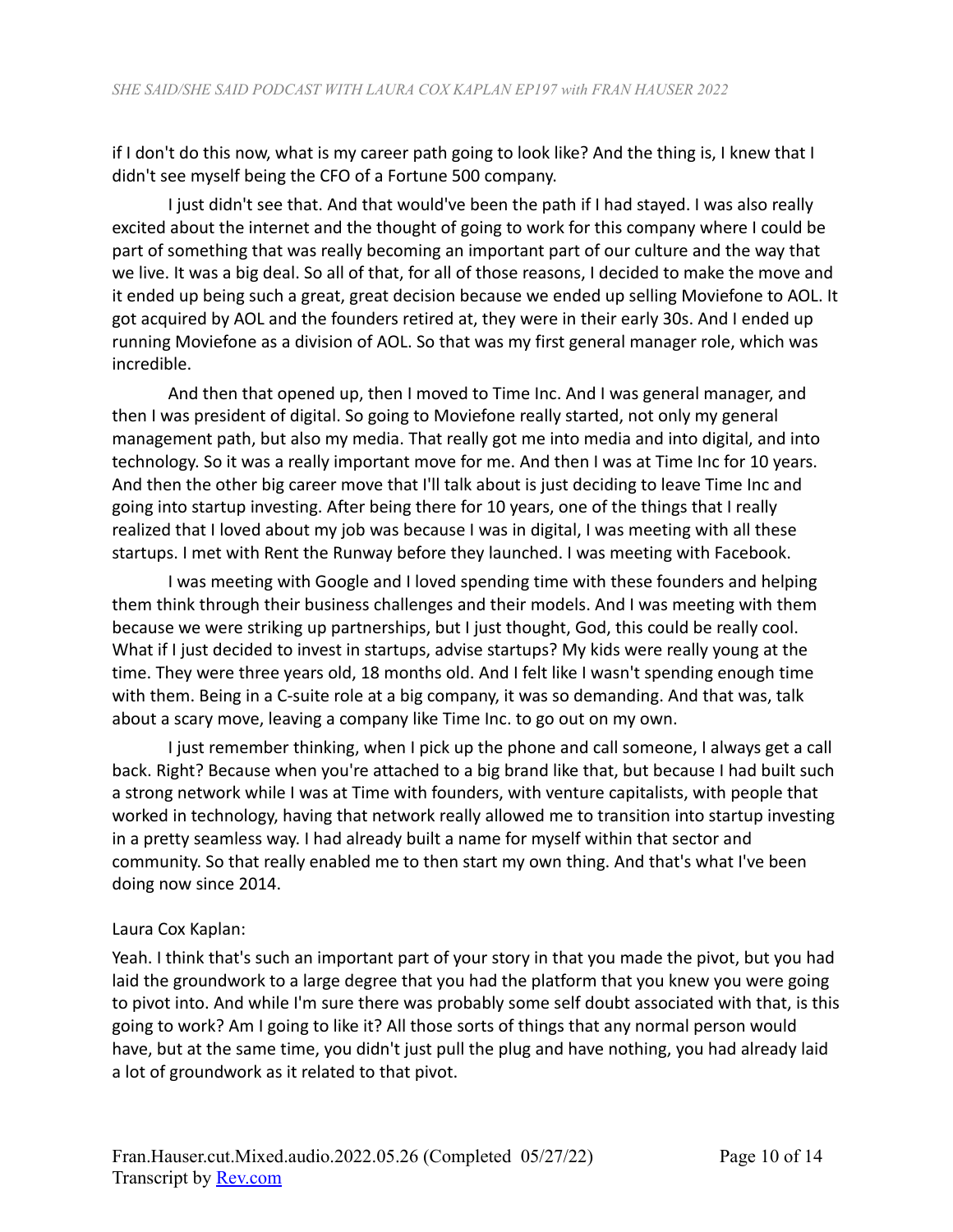#### Fran Hauser:

It's so important. And that's the thing. I remember seeing people, my peers at Time Inc. who were so focused on their job and heads down, doing great work in their computer and going to the meetings and doing all the things, which by the way, all of that is obviously really important. You want to do a great job. But in parallel, you need to be thinking about, okay, how do I set myself up for success in the future? And that's when, like for me, I realized one day I looked up and realized everybody in my network worked in media, and I needed to branch out. I was really interested in technology. I was really interested in the nonprofit space and I prioritized building out a network in both of those areas.

And really, it was a huge priority for me. I was taking meetings, I proactively would look at LinkedIn and see interesting people that I wanted to meet with. And if I could get a warm introduction, I've really prioritized it. And if I hadn't prioritized it, I don't know if I could have made that move so seamlessly. So it's important to think about your job as a part of your career, right? But you really have to think about both. It's like, how are you setting yourself up for success in your career? That includes building your network. It includes building out your skills. It includes your personal brand, all of that is really important and that's what I get into in embrace the work, love your career. It's, you want to be creating value at work, and while you're doing that, laying the groundwork, right, to continue to be successful as you move through your career.

#### Laura Cox Kaplan:

Yeah. We talked a few weeks ago on this podcast about this notion of developing learning agility. And it's something that Julie Sweet at Accenture talks about as the number one thing that they look for in new hires, whether they're entry level or beyond. And you embody this notion of learning agility, I'm curious as to where you think that comes from. Where do you think this voracious curiosity and just this inherent notion of constantly challenging yourself in ways that are really outside the box? It's not just about the, what you're doing now, it's really having this foresight and challenging yourself to be much bigger picture in terms of what you're learning.

#### Fran Hauser:

I actually really think that it stems from my immigrant background.

Laura Cox Kaplan: Tell me about that.

#### Fran Hauser:

Yeah. So I was born in Italy, and my parents moved to New York when I was two. But I'm the oldest of four and both of my parents had small businesses. My dad was a stone mason and landscaper, my mother was a tailor, but Italian was their first language. So I literally ended up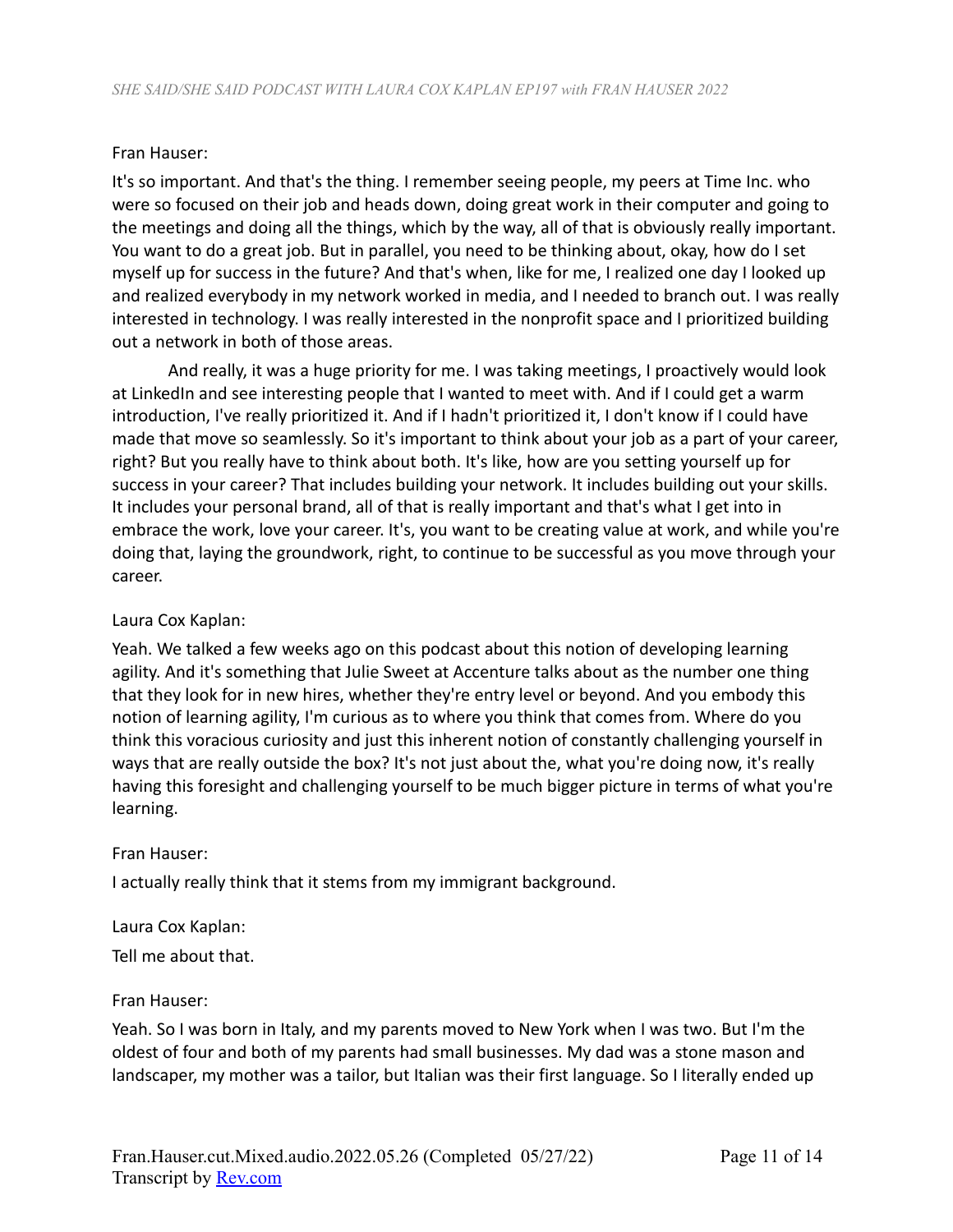working for both of them when I was seven years old. I was [crosstalk 00:28:02] translator. I did the invoicing for my dad's business.

Laura Cox Kaplan:

At seven?

### Fran Hauser:

At seven. In first grade, I was doing invoices. And it's really interesting because I could... So funny. I could add, but I couldn't multiply yet. So when I had to... I could write monthly maintenance, like monthly lawn maintenance, \$300, sales tax, I couldn't figure out the 5.75%. So my aunt had created a table for me where I could just pull out the sales tax number. And then I added everything up, and we would mail these invoices out. But I did everything. If my dad had to go find a job, I had to literally listen on the other phone and write down the directions and then I would go with him to find these different job sites. And so I took on a lot of responsibility at a very young age.

I was very keenly aware of how hard both of my parents worked, and how much they sacrificed for all of us and ended up giving us this amazing life. And I think that's a big part of it, is that academically I was always very strong. I took school very seriously. I always have loved to learn, honestly, even in kindergarten when I couldn't speak English and I felt so much like an outsider. I really felt like I couldn't communicate with the other kids, but so it was just something that I just never took for granted because I saw, like, my parents didn't have an education. My mother had a third grade education and my father, first grade. So they both had elementary school education and they ended up building these hugely successful businesses despite that. And so I felt like I was given this opportunity like, oh my gosh, I can actually go to school. I was the first in my family to go to college. So I think all of that really led to just my appreciation, my gratitude for learning, and it just really stayed with me.

### Laura Cox Kaplan:

It's so interesting to me because there are a lot of people, a lot of women that I've talked to on this podcast and elsewhere where especially folks that have a background similar to yours, where they're first generation American, and there's so much pressure from families, especially when you look at risk taking where they've sacrificed and struggled so hard to get to the point where they can send a child to college. And they're like, what do you mean you're not going to be a lawyer anymore? We paid for law school or whatever it happens to be, maybe it's a doctor, but there are a lot of stories like that, that the pressure on somebody to continue to tow the line in that chosen career field can be really tough. What advice do you have for people, someone that may be struggling with something like that, of the, you should do this versus this is really not where my heart is at this point?

Fran Hauser: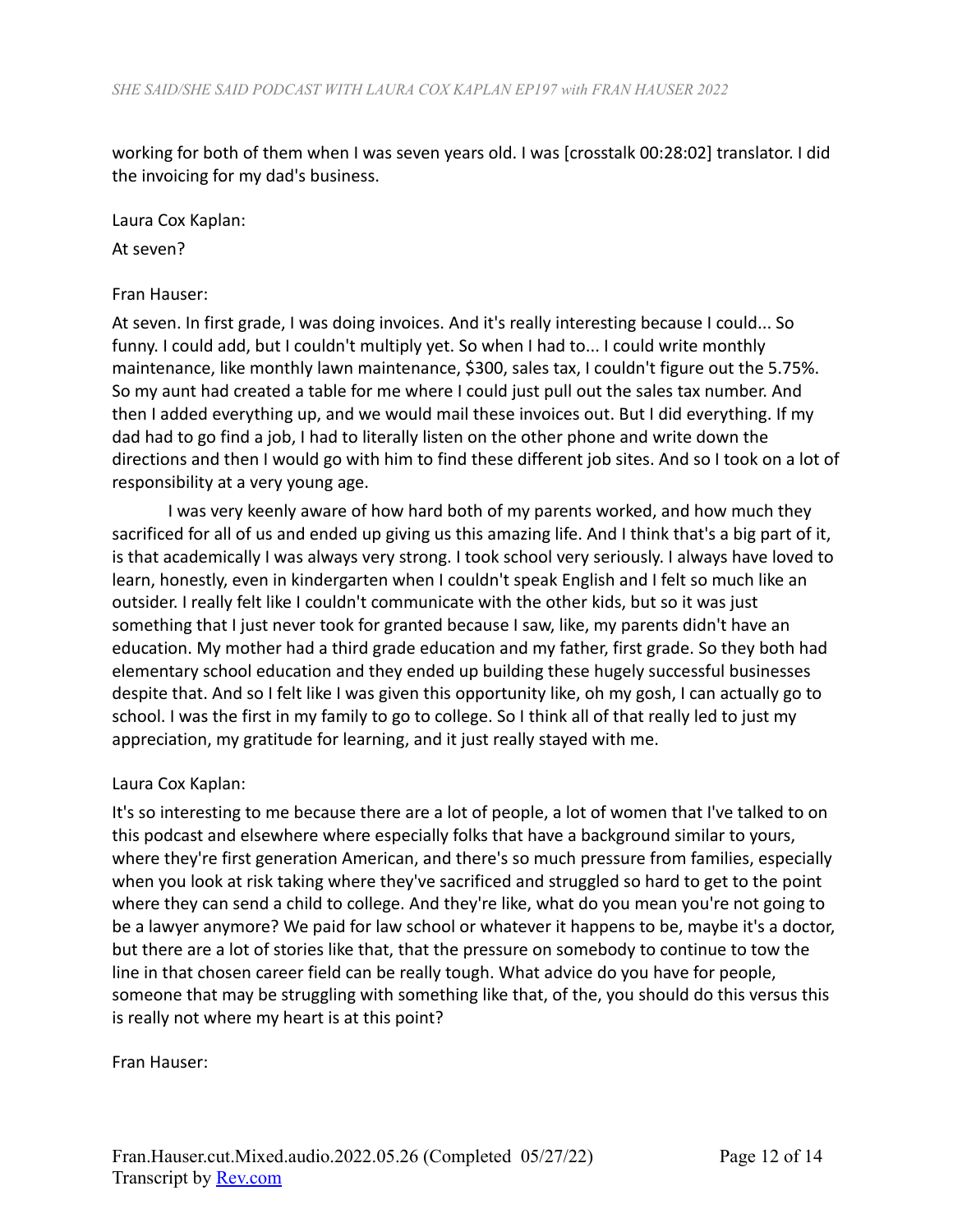Yeah. Oh gosh. I just think it's so important. If you're not feeling it, if you're not feeling that this is the direction that you want to move in, I think it's really important to stand your ground on that. Because if you think about how much time you're going to spend in college, majoring in it, and then beginning your career in it, you might eventually end up pivoting. I just think it's really important to have a very open and honest dialogue with your parents and with your family about that. It's interesting as you were talking, I never thought about this, Laura, until you brought up risk taking. And I think that's actually one of the reasons why I've been so open to taking risks in my career is because when I look at my parents, I think about how hard it was for them.

If they could make it work, you think about, they moved to a different country where they didn't speak the language. And they created these businesses and they were successful. Right? So I just think about so much of my life and my career has been shaped by watching my parents, and seeing them. So I wanted to… as you were saying that, it just, sort of a light bulb went off for me that I think that's one of the reasons why I'm so open to taking risks, because these risks don't feel anywhere near as big as the risks my parents took. Right?

Laura Cox Kaplan:

Yeah. Yeah. That's amazing. It's really amazing.

# CLOSE:

Hey friend, please be sure to join me next week when we'll continue with part 2 of my conversation with Fran Hauser. We'll pick up right where we left off, and will dive into her newest book "Embrace the Work, Love Your Career."

We'll cover everything from setting boundaries with Fran's "four square model," to the benefits of working with an executive coach. We'll also talk about the importance of building in time and space for reflection. Fran will share her advice for how to best prioritize those things that matter most to you so that they are the things that get the attention they deserve, and then she'll share some incredibly valuable perspective on ways to develop and differentiate your pitch.

Remember if you go to she said she said podcast .com and click on this episode -- episode 197 -- you'll find links to Fran's books, some valuable highlights from today's conversation, and also a full transcript. Those things can be really valuable if you want to dig a little deeper into the subject matter. I also often include additional links to episodes or other reading material that we mention or that I think complements the conversation. So, please be sure to check those out.